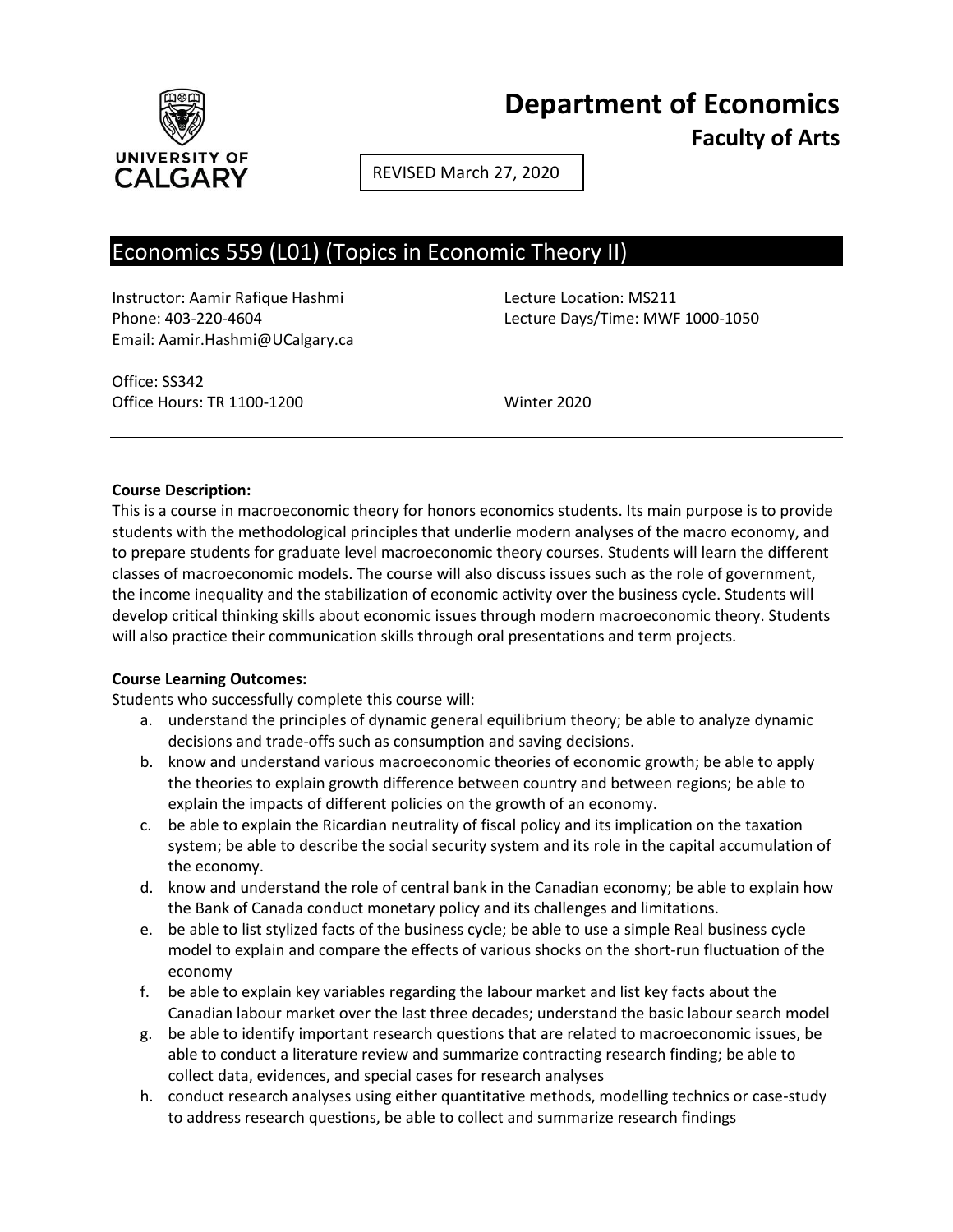i. develop written and oral communication skills through term paper and in-class presentation requirements, develop team-working skills by finding team patterner, managing team meeting and working with team members

## **Course Outline:**

- 1. A quick review of Solow model and Ramsey-Cass-Koopman's model (chapters 1 and 2)
- 2. The Overlapping-Generations model (chapter 2)
- 3. Endogenous-Growth models (chapter 3)
- 4. Real-Business-Cycle theory (chapter 5)
- 5. Nominal Rigidity (chapter 6)
- 6. Dynamic Stochastic General Equilibrium models of fluctuations (chapter 7)

### **Prerequisites/corequisites:**

ECON359, ECON389 and ECON395

#### **Required Textbook(s):**

Romer, David. 2019. Advanced Macroeconomics, 5<sup>th</sup> edition. New York: McGraw-Hill Education.

#### **Books on Reserve:**

Romer, David. 2019. Advanced Macroeconomics, 5<sup>th</sup> edition. New York: McGraw-Hill Education.

#### **Additional Required Readings:**

These readings will be provided by the instructor on D2L.

#### **Desire2Learn:**

This course will make use of the Desire2Learn (D2L) platform. Students who are registered in the course can log on a[t http://d2l.ucalgary.ca](http://d2l.ucalgary.ca/) through their student centre. Please note that D2L features a class e-mail list that may be used to distribute course-related information. These e-mails go to your University of Calgary e-mail addresses only.

#### **Grade Determination and Final Examination Details:**

| 1. Assignments (one for each topic): | 10%  |
|--------------------------------------|------|
| 2. Readings:                         | 10%  |
| 3. Project:                          | 15%  |
| 4. Midterm 1:                        | 15%  |
| 5. Midterm 2:                        | 15%  |
| 6. Final:                            | 35%  |
| Total:                               | 100% |

The official grading system will be used. Se[e http://www.ucalgary.ca/pubs/calendar/current/f-1-1.html.](http://www.ucalgary.ca/pubs/calendar/current/f-1-1.html)

A passing grade on any particular component of the course is not required for a student to pass the course as a whole.

If a student's letter grade on the final exam exceeds their midterm(s) letter grade, the weight of the midterm(s) is (are) transferred to the final exam. The student must have written the midterm(s) or provided supporting documentation for the absence(s) such as a medical note or statutory declaration.

As per the Writing Across the Curriculum Statement in the Calendar, writing and grading thereof will be a factor in the evaluation of student work. [See https://www.ucalgary.ca/pubs/calendar/current/e-](https://www.ucalgary.ca/pubs/calendar/current/e-2.html)[2.html.](https://www.ucalgary.ca/pubs/calendar/current/e-2.html)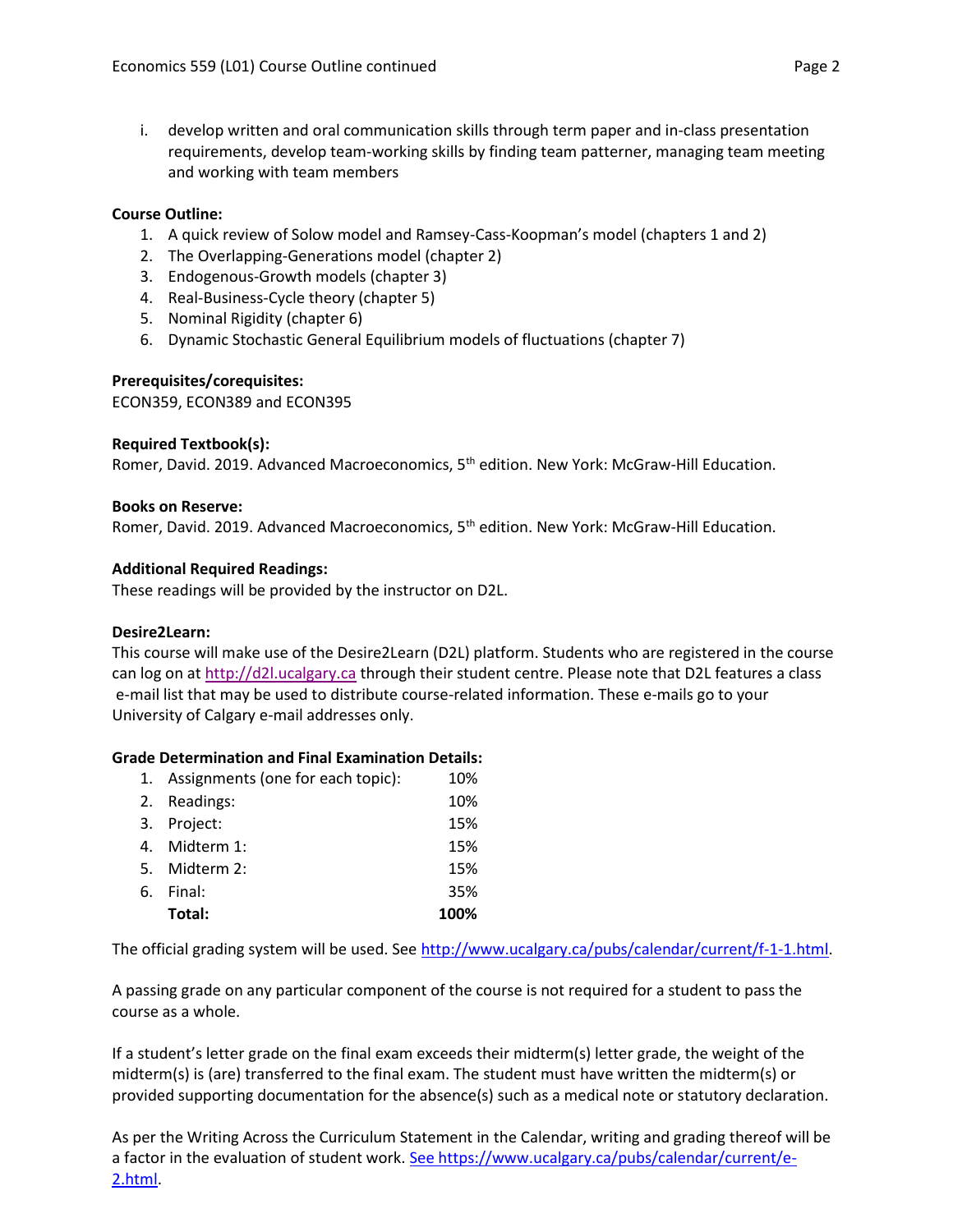Any student work which remains undistributed after the last day of classes will be available to students through the instructor's office during the instructor's office hours.

The final examination will be an open-book, take-home exam. The exam will be available on D2L 24 hours before the end of the Registrar's scheduled final exam time. Students will hand in their exam in pdf format on D2L prior to the end of the scheduled completion time of their final exam using DropBox. If a student cannot write their final exam during this interval, they need to apply for a deferred exam at [www.ucalgary.ca/registrar/exams/deferred\\_final.](http://www.ucalgary.ca/registrar/exams/deferred_final) Under no circumstance will this be accommodated by the Department.

Tests and exams WILL NOT involve multiple choice questions.

Programmable calculators, cellphones, textbooks, course notes, and other electronic devices will not be allowed during the writing of tests or final examinations. Students are reminded that simply being able to access their cellphone during an exam is academic misconduct.

The exact date for the in-class midterm will be announced at least one week in advance.

THERE WILL BE NO MAKEUP OR DEFERRED QUIZZES/TESTS/EXAMS under any circumstances, nor may the quizzes/tests/exams be written early. Students unable to write the quizzes/tests/exams because of documented illness, family emergency, religious observance, or university-sanctioned event will have the weight shifted to the final examination; otherwise a grade of zero will be assigned.

## **Reappraisal of Grades and Intellectual Honesty:**

*For Reappraisal of Graded Term Work, see Calendar I.2* <http://www.ucalgary.ca/pubs/calendar/current/i-2.html>

*For Reappraisal of Final Grade, see Calendar I.3* <http://www.ucalgary.ca/pubs/calendar/current/i-3.html>

*Statement of Intellectual Honesty, see Calendar K.4* <http://www.ucalgary.ca/pubs/calendar/current/k-4.html>

*Plagiarism and Other Academic Misconduct, see Calendar K.5* <http://www.ucalgary.ca/pubs/calendar/current/k-5.html>

#### **Academic Accommodations:**

Students seeking an accommodation based on disability or medical concerns should contact Student Accessibility Services. SAS will process the request and issue letters of accommodation to instructors. Students who require an accommodation in relation to their coursework based on a protected ground other than disability should communicate this need in writing to their Instructor. The full policy on Student Accommodations is available at [http://www.ucalgary.ca/policies/files/policies/student](http://www.ucalgary.ca/policies/files/policies/student-accommodation-policy.pdf)[accommodation-policy.pdf.](http://www.ucalgary.ca/policies/files/policies/student-accommodation-policy.pdf)

## **Freedom of Information and Protection of Privacy (FOIP) Act:**

Personal information is collected in accordance with FOIP. Assignments can only be returned to the student and will be accessible only to authorized faculty and staff. For more information, see <http://www.ucalgary.ca/legalservices/files/legalservices/faq-students.pdf> and [http://www.ucalgary.ca/legalservices/files/legalservices/faq-faculty\\_0.pdf.](http://www.ucalgary.ca/legalservices/files/legalservices/faq-faculty_0.pdf)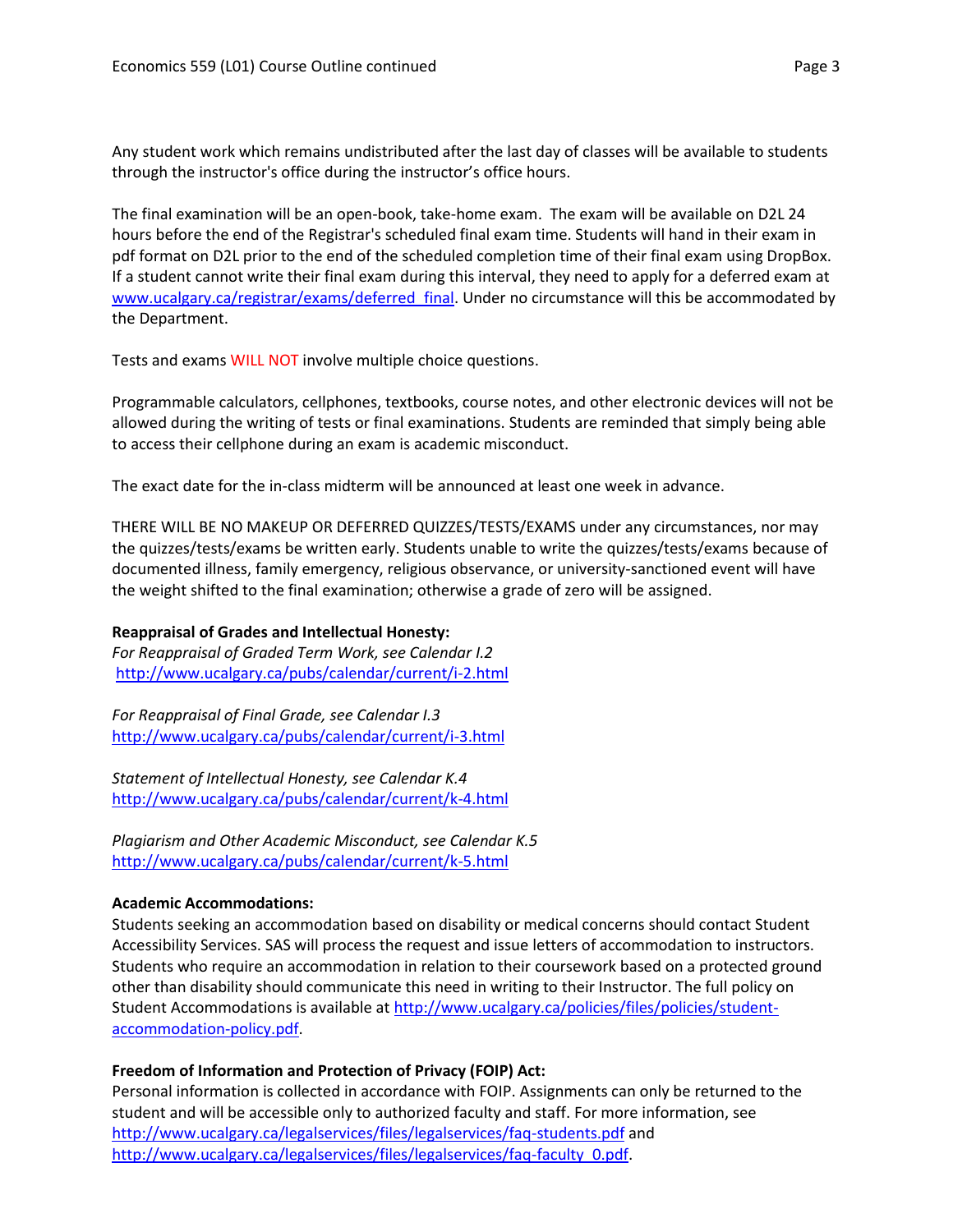### **Internet and Electronic Communication Device information:**

The use of cell phones for any purpose in class is prohibited. Computers and tablets may be used for note taking only unless otherwise authorized by the instructor.

# **Copyright Legislation:**

See the University of Calgary policy on Acceptable Use of Material Protected by Copyright at [www.ucalgary.ca/policies/files/policies/acceptable-use-of-material-protected-by-copyright.pdf.](http://www.ucalgary.ca/policies/files/policies/acceptable-use-of-material-protected-by-copyright.pdf) Students who use material protected by copyright in violation of this policy may be disciplined under the Non-Academic Misconduct Policy.

## **Recording of Lectures:**

Recording of lectures is prohibited, except for audio recordings authorized as an accommodation by SAS or an audio recording for individual private study and only with the written permission of the instructor. Any unauthorized electronic or mechanical recording of lectures, their transcription, copying, or distribution, constitutes academic misconduct. See [https://www.ucalgary.ca/pubs/calendar/current/e-](https://www.ucalgary.ca/pubs/calendar/current/e-6.html)[6.html.](https://www.ucalgary.ca/pubs/calendar/current/e-6.html)

## **Important Dates:**

Please check: [http://www.ucalgary.ca/pubs/calendar/current/academic-schedule.html.](http://www.ucalgary.ca/pubs/calendar/current/academic-schedule.html)

## **Student Organizations:**

Faculty of Arts Students' Association (F.A.S.A.): Economics Department Representative Office: SS 803, E-mail: [econrep@fasaucalgary.ca](mailto:econrep@fasaucalgary.ca) and Web: [www.fasaucalgary.ca.](http://www.fasaucalgary.ca/)

## Society of Undergraduates in Economics:

[https://www.ucalgarysue.com/.](https://www.ucalgarysue.com/)

Society of Undergraduates in Economics is a student run organization whose main purpose is to assist undergraduate economics students to succeed both academically and socially at the University of Calgary. Services include access to the exam bank, career events such as Industry Night and information sessions, mentorship programs, and social events for members. They invite you to join by contacting SUE at societyofundergradsineconomics@gmail.com.

## **Faculty of Arts Program Advising and Student Information Resources:**

- Have a question, but not sure where to start? The Arts Students' Centre is your information resource for everything in Arts! Drop in at SS102, call them at 403-220-3580, or email them at [artsads@ucalgary.ca.](mailto:artsads@ucalgary.ca) You can also visit the Faculty of Arts website at [http://arts.ucalgary.ca/undergraduate,](http://arts.ucalgary.ca/undergraduate) which has detailed information on common academic concerns, including program planning and advice.
- For registration (add/drop/swap), paying fees and assistance with your Student Centre, contact Enrolment Services at 403-210-ROCK [7625] or visit them in the MacKimmie Library Block.

## **Student Support and Resources:**

- Se[e https://www.ucalgary.ca/registrar/registration/course-outlines](https://www.ucalgary.ca/registrar/registration/course-outlines) for information on campus mental health resources, the Student Ombuds' Office, Student Success Centre, Safewalk, and Emergency Evacuation and Assembly.
- Online writing resources are available at [https://ucalgary.ca/student-services/student](https://ucalgary.ca/student-services/student-success/writing-support)[success/writing-support.](https://ucalgary.ca/student-services/student-success/writing-support)